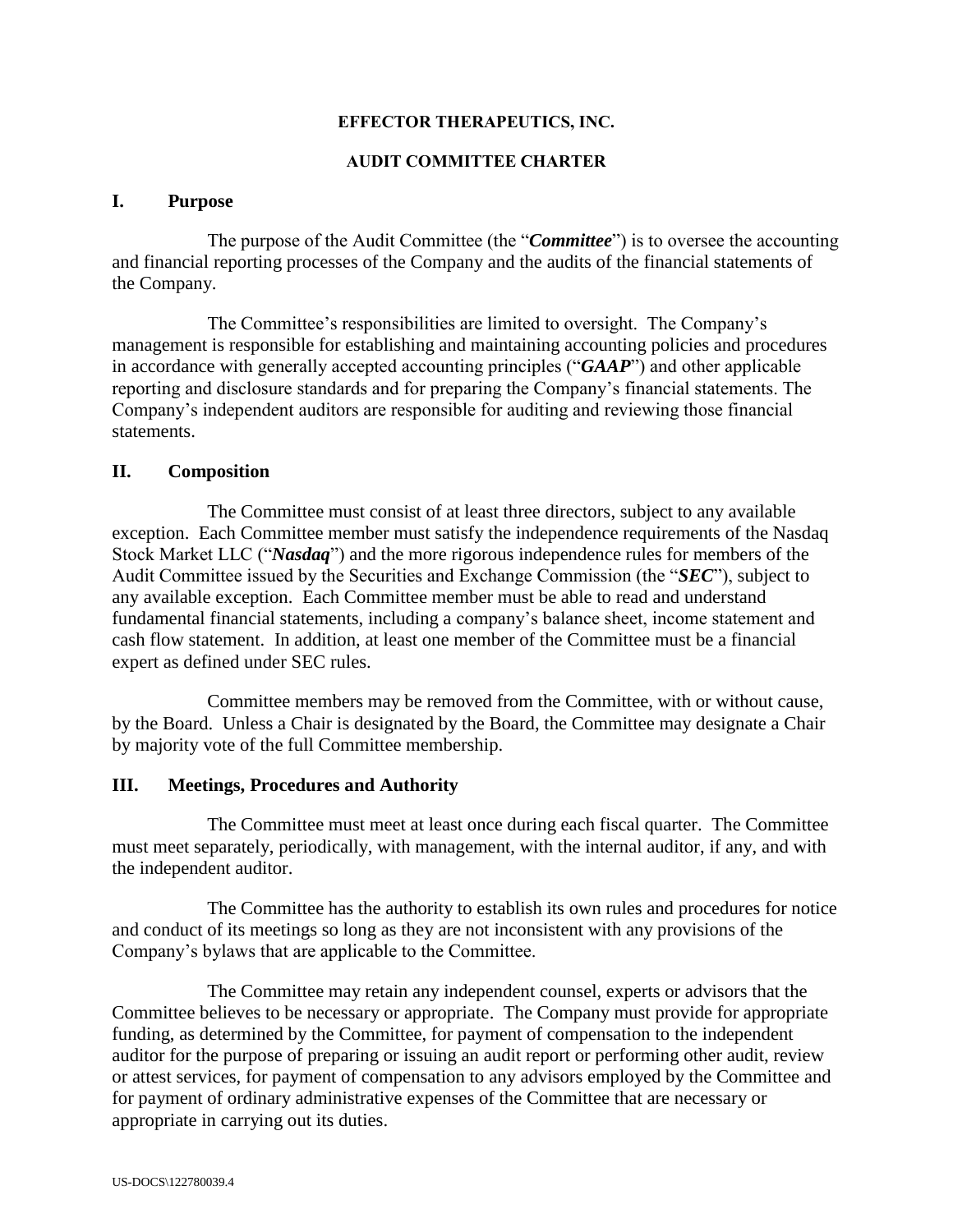The Committee may conduct or authorize investigations into any matters within the scope of the duties and responsibilities delegated to the Committee.

## **IV. Duties and Responsibilities**

## *Interaction with the Independent Auditor*

1. *Appointment and Oversight.* The Committee is directly responsible for the appointment, compensation, retention and oversight of the work of the independent auditor (including resolution of any disagreements between Company management and the independent auditor regarding financial reporting) and any other registered public accounting firm engaged for the purpose of preparing or issuing an audit report or related work or performing other audit, review or attest services for the Company, and the independent auditor and each such other registered public accounting firm must report directly to the Committee. The Committee, or the Chair of the Committee, must pre-approve any audit and non-audit service provided to the Company by the independent auditor, unless the engagement is entered into pursuant to appropriate preapproval policies established by the Committee or if such service falls within available exceptions under SEC rules.

2. *Annual Report on Independence and Quality Control.* The Committee must ensure that the independent auditor prepares and delivers, at least annually, a written statement delineating all relationships between the independent auditor and the Company, must actively engage in a dialogue with the independent auditor with respect to any disclosed relationships or services that, in the view of the Committee, may impact the objectivity and independence of the independent auditor, and, if the Committee determines that further inquiry is advisable, must take appropriate action in response to the independent auditor's report to satisfy itself of the auditor's independence. The Committee shall obtain and review any report that may be prepared by the independent auditor describing the auditing firm's internal quality-control procedures or any material issues raised by the most recent internal quality-control review, or peer review, of the independent auditor, or by any inquiry or investigation by governmental or professional authorities within the preceding five (5) years, respecting one (1) or more independent audits carried out by the independent auditor and any steps taken to deal with such issues.

# *Annual Financial Statements and Annual Audit*

3. *Audit Problems.*The Committee must discuss with the independent auditor any audit problems or difficulties and management's response.

4. *Form 10-K Review.* The Committee must review and discuss the annual audited financial statements with management and the independent auditor, including the Company's disclosures under "Management's Discussion and Analysis of Financial Condition and Results of Operations."

5. *Audit Committee Report.* The Committee must provide the Company with the report of the Committee with respect to the audited financial statements for inclusion in each of the Company's annual proxy statements.

### *Quarterly Financial Statements*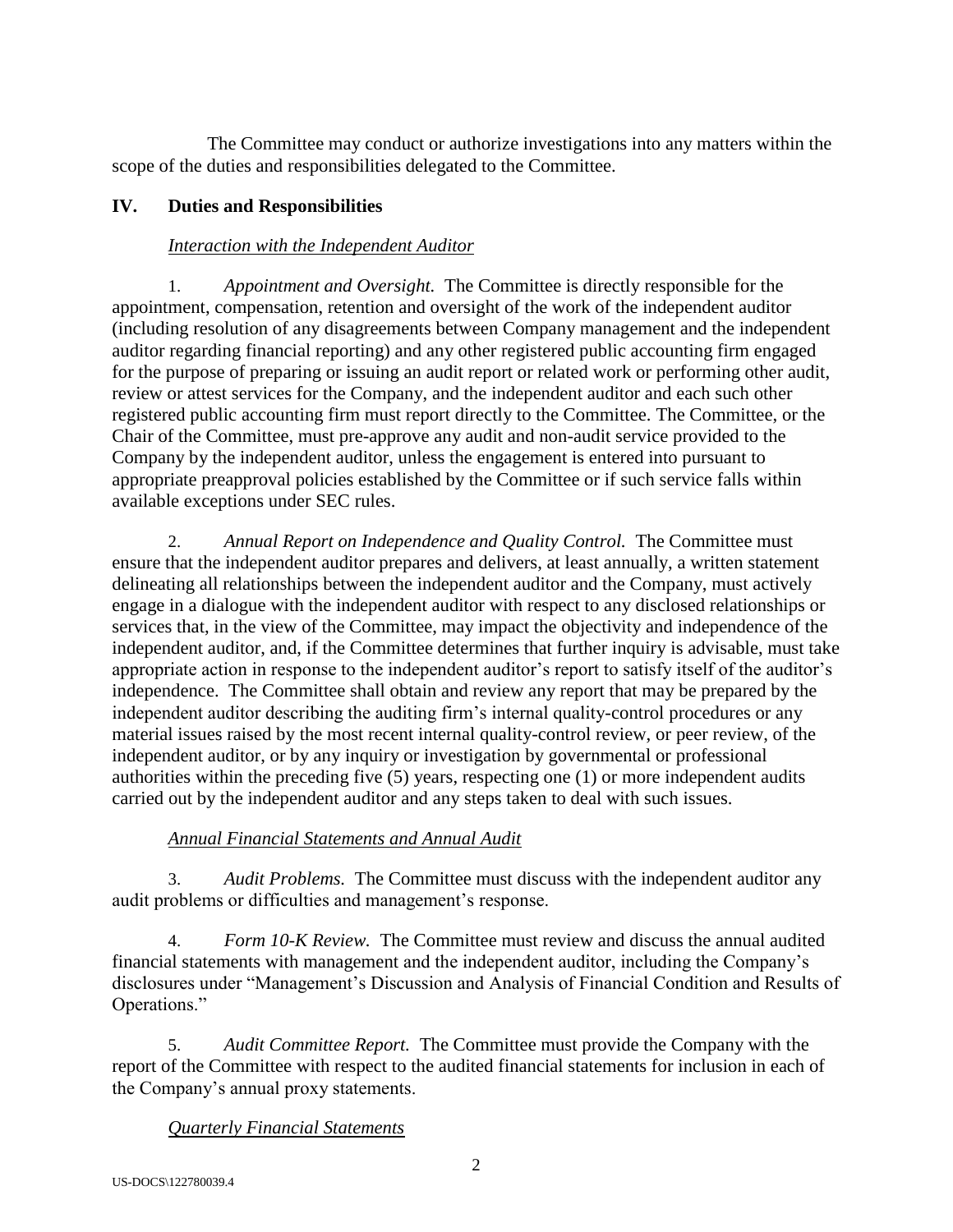6. *Form 10-Q Review.* The Committee must review and discuss the quarterly financial statements with management and the independent auditor, including the Company's disclosures under "Management's Discussion and Analysis of Financial Condition and Results of Operations."

### *Internal Control over Financial Reporting*

7. The Committee shall discuss with management its process for assessing the effectiveness of internal control over financial reporting under Section 404 of the Sarbanes-Oxley Act of 2002 (the "*Sarbanes-Oxley Act*"), including, but not limited to, any material weaknesses or significant deficiencies identified. The Committee shall review management's report on its assessment of the effectiveness of internal control over financial reporting as of the end of each fiscal year and the independent auditor's report on the effectiveness of internal control over financial reporting, if applicable. The Committee shall discuss with the independent auditor the characterization of deficiencies in internal control over financial reporting. The Committee shall also discuss with management its remediation plan to address internal control deficiencies. The Committee shall determine that the disclosures describing any identified material weaknesses and management's remediation plans are clear and complete. The Committee shall discuss with management its process for performing its required quarterly certifications under Section 302 of the Sarbanes-Oxley Act, including, but not limited to, the evaluation of the effectiveness of disclosure controls by the Company's principal executive officer and principal financial officer. The Committee shall discuss with management and the independent auditor any (1) changes in internal control over financial reporting that have materially affected or are reasonably likely to materially affect the Company's internal control over financial reporting that are required to be disclosed and (2) any other changes in internal control over financial reporting that were considered for disclosure in the Company's periodic filings with the SEC.

# *Other Duties and Responsibilities*

8. *Review of Earnings Releases.* The Committee must discuss the Company's earnings press releases, as well as financial information and earnings guidance provided to analysts and rating agencies.

9. *Risk Assessment and Risk Management.* The Committee must discuss the Company's policies with respect to risk assessment and risk management, including with respect to cybersecurity.

10. *Hiring of Independent Auditor Employees.* The Committee must set clear hiring policies for employees or former employees of the Company's independent auditor.

11. *Complaint Procedures.* The Committee must establish procedures for the receipt, retention and treatment of complaints received by the Company regarding accounting, internal accounting controls or auditing matters, and for the confidential and anonymous submission by Company employees of concerns regarding questionable accounting or auditing matters.

12. *Reports to the Board of Directors.* The Committee must report regularly to the Board regarding the activities of the Committee.